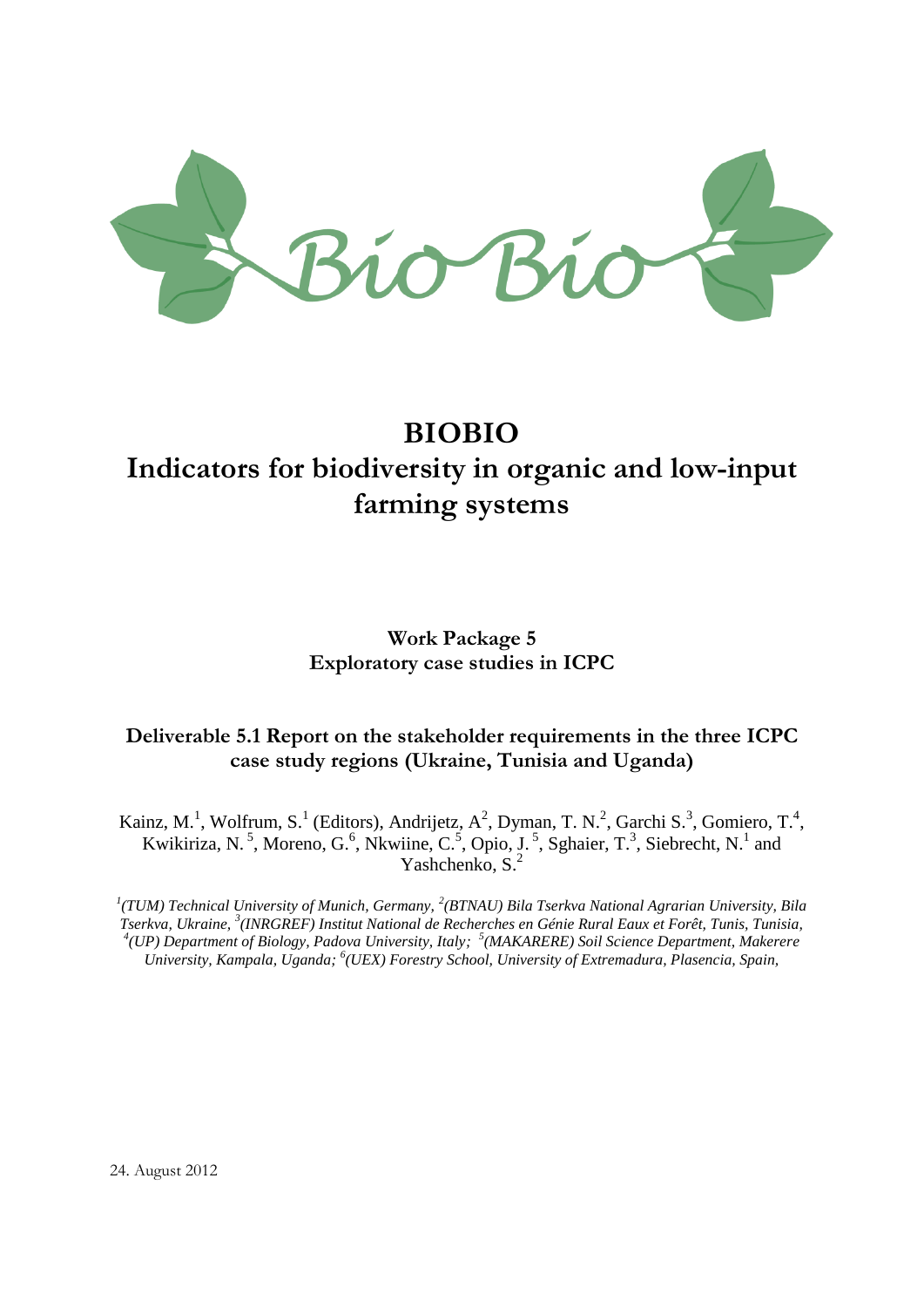## **INHALT**

| 1. |      |  |
|----|------|--|
| 2. |      |  |
| 3. |      |  |
|    | 3.1. |  |
|    | 3.2. |  |
|    | 3.3. |  |
| 4. |      |  |
|    | 4.1. |  |
|    | 4.2. |  |
|    | 4.3. |  |
|    | 4.4. |  |
| 5. |      |  |
| 6. |      |  |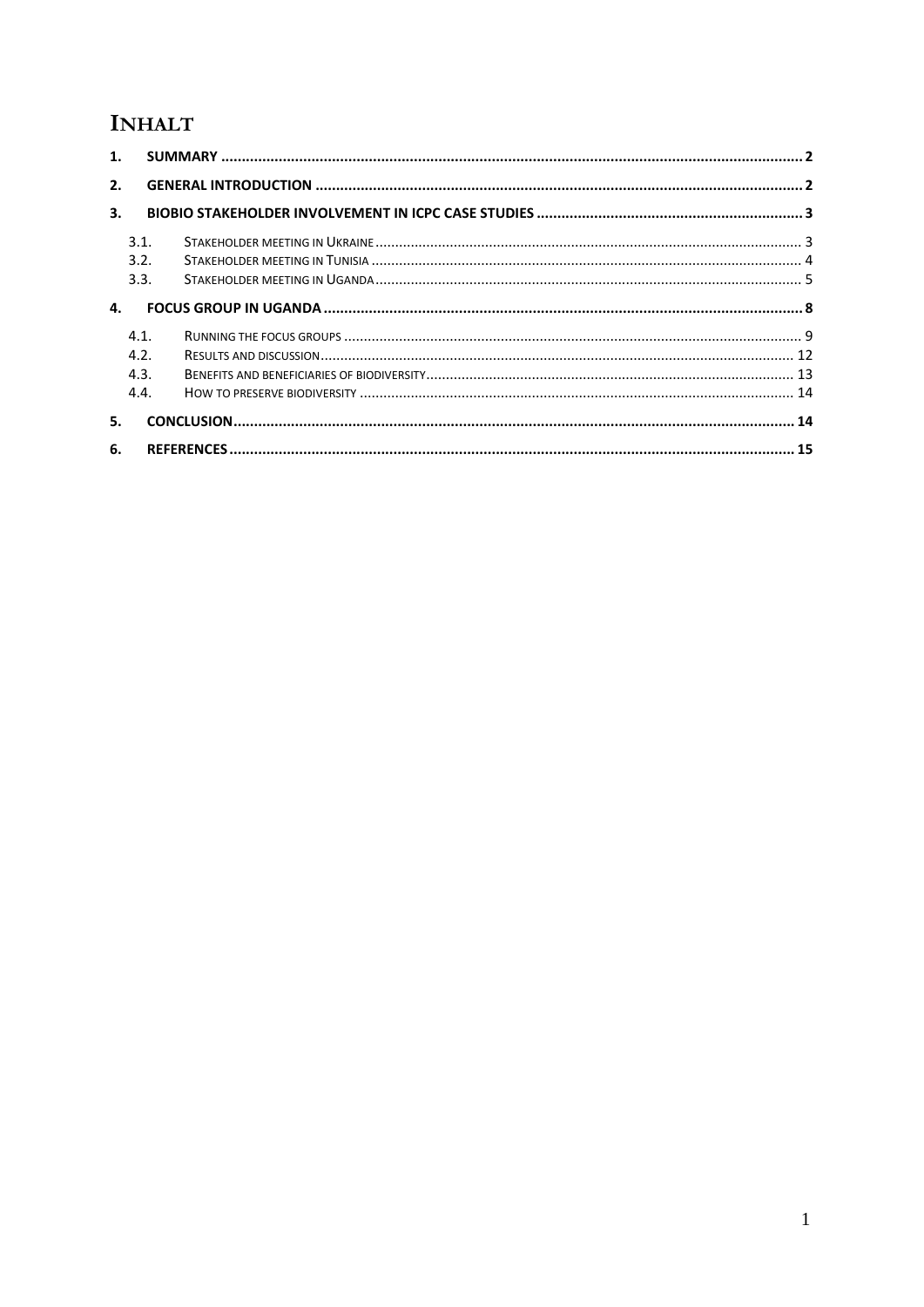## <span id="page-2-0"></span>**1. SUMMARY**

Beside assessing biodiversity on farms in Europe, BioBio researched the possibility to indicate biodiversity in three International Cooperation Countries (ICP countries) of the European Union: Ukraine, Tunisia, Uganda. Local stakeholder groups were involved in the discussion about the applicability of the European biodiversity indicators defined by BioBio to the ICP countries.

The stakeholder involvement differed in depth between the three counties. Especially in Uganda, farmers were very enthusiastic about the BioBio work and the focus on biodiversity. They attended focus group discussions that were not part of the original research contract (DOW) but which were arranged during the BioBio research and can be seen as an outstanding involvement of stakeholders in the BioBio process. In all ICP countries biodiversity is recognized as important, and the BioBio indicators seem to be straightforward. The BioBio indicator "earthworm species" seemed particularly attractive, which reflects the importance of those animals for tilling the soil and crop production as well as the interest for "hidden" elements of nature.

All participants are interested to gain more information about BioBio results and are willing to support future research – except for investing money.

## <span id="page-2-1"></span>**2. GENERAL INTRODUCTION**

BIOBIO is a European project, which aimed at the conceptualization of criteria for a scientifically based selection of biodiversity indicators for organic and low-input farming systems. In a first phase, candidate biodiversity indicators were tested in representative case studies across Europe. In a second phase, the applicability and usefulness of the resulting indicator set was tested in three International Cooperation Partner Countries (ICPC;, Ukraine, Uganda, Tunisia). The main output of the BIOBIO project consists of guidelines for the implementation of 23 biodiversity indicators for organic and low-input farming systems for Europe (Herzog et al. 2012).

Organic and low-input farming systems have been shown to benefit farmland biodiversity although a generic indicator system to assess these benefits at the European level is lacking. The BIOBIO project therefore pursued the following objectives:

- Conceptualization of criteria for a scientifically-based selection of biodiversity indicators for organic/low-input farming systems in Europe (Work Package WP2) and beyond (WP2, WP5);
- Assessment and validation of a set of candidate biodiversity indicators in representative case studies across Europe (WP3) and in ICPC countries (WP5);
- Preparation of guidelines for the implementation of biodiversity indicators for organic/low-input farming systems for Europe and beyond (WP6).

Existing indirect farm management indicators as well as direct indicators for genetic, species and habitat diversity were assessed for their scientific soundness, practicality, geographic scope and usefulness for stakeholders. Candidate indicators were tested in a standardised design in twelve case studies across Europe (WP3). Based on the experience from the European case studies, they were then tested in three ICPC countries (WP5). Stakeholders (farming communities, conservation NGOs, administrators) were integrated (Pointereau 2009) at critical stages of the indicator selection process (WP7, WP5: this report). A handbook with factsheets was produced for validated indicators (WP2, WP6; Herzog et al. 2012) together with a sampling design for biodiversity monitoring in organic and low-input farming systems across Europe and beyond (WP2) (Dennis 2009, 2010).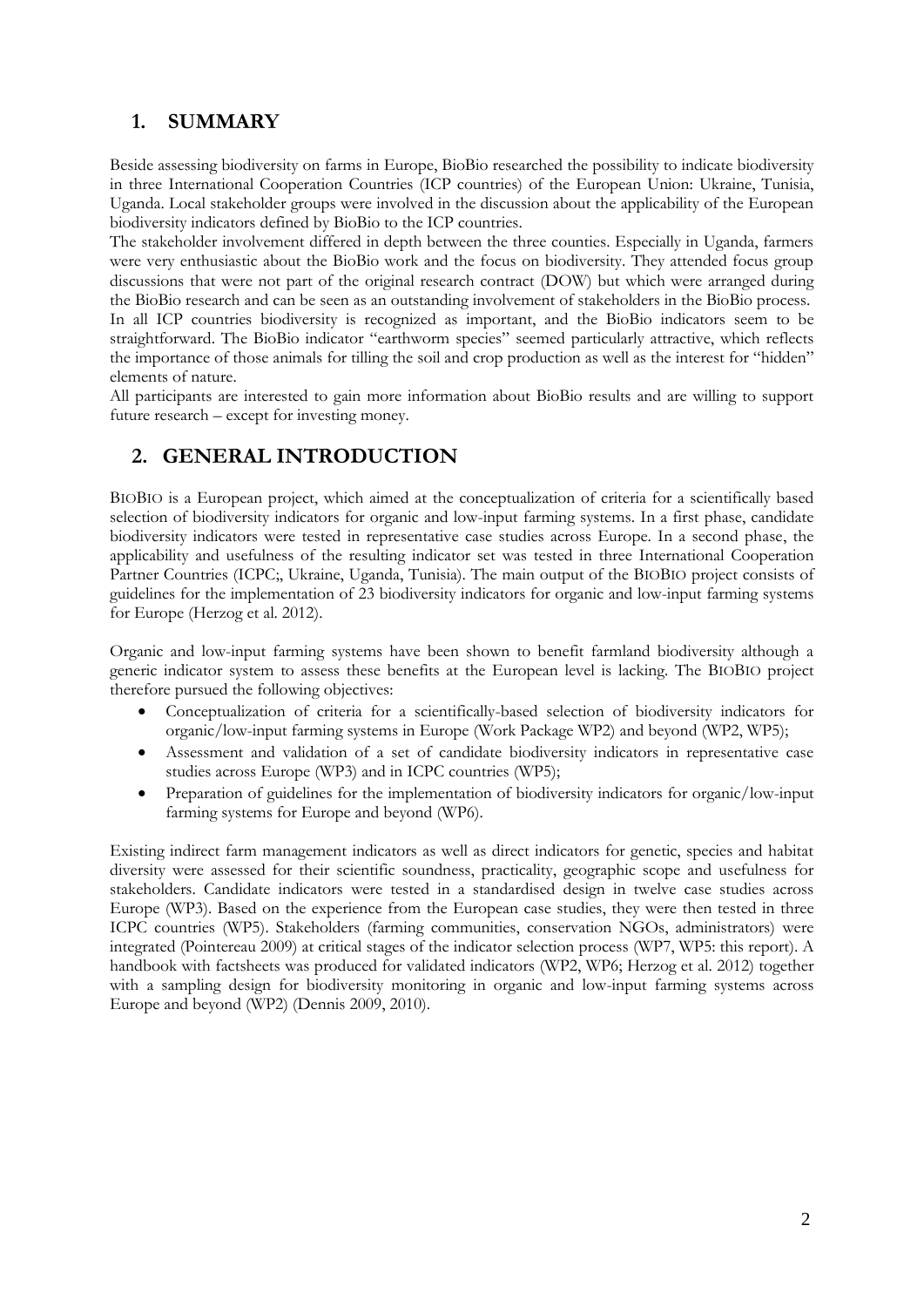

Fig. 1: BioBio objectives and work packages.

This report gives an overview about the stakeholder involvement in the ICPC case studies in Uganda, Ukraine and Tunisia (WP5).

| Country | Farming system    | No. of farms                                   | Average farm size           |
|---------|-------------------|------------------------------------------------|-----------------------------|
| Tunisia | Olive groves      | 10 organic & 10 conventional                   | 74 ha (most area: less than |
|         |                   |                                                | $30$ ha)                    |
| Ukraine |                   | Mixed arable $\&$ 3 low input $&$ 3 high input | 2626 ha                     |
|         | livestock         |                                                |                             |
| Uganda  | holders'<br>Small | 8 organic & 8 conventional                     | $0.42$ ha                   |
|         | arable farming    |                                                |                             |

Table 1: Description of the farming systems and the farms in the ICPC case studies

## <span id="page-3-0"></span>**3. BioBio Stakeholder involvement in ICPC case studies**

As in the European case studies, local stakeholder groups accompanied the research conducted in the ICP countries.

Local stakeholder groups were constituted, consisting of farmers" representatives, conservation NGOs and local administrations. Information about BioBio was made available in the national languages. The local ICPC partners report on the stakeholder involvment, and the WP leader collated this information.

#### **3.1. Stakeholder meeting in Ukraine**

<span id="page-3-1"></span>On March, 5th 2012 a meeting with case study farmers was held at Bila Tserkva National Agrarian University. Representatives of Bila Tserkva District Agrarian Department attended the meeting (Table 2).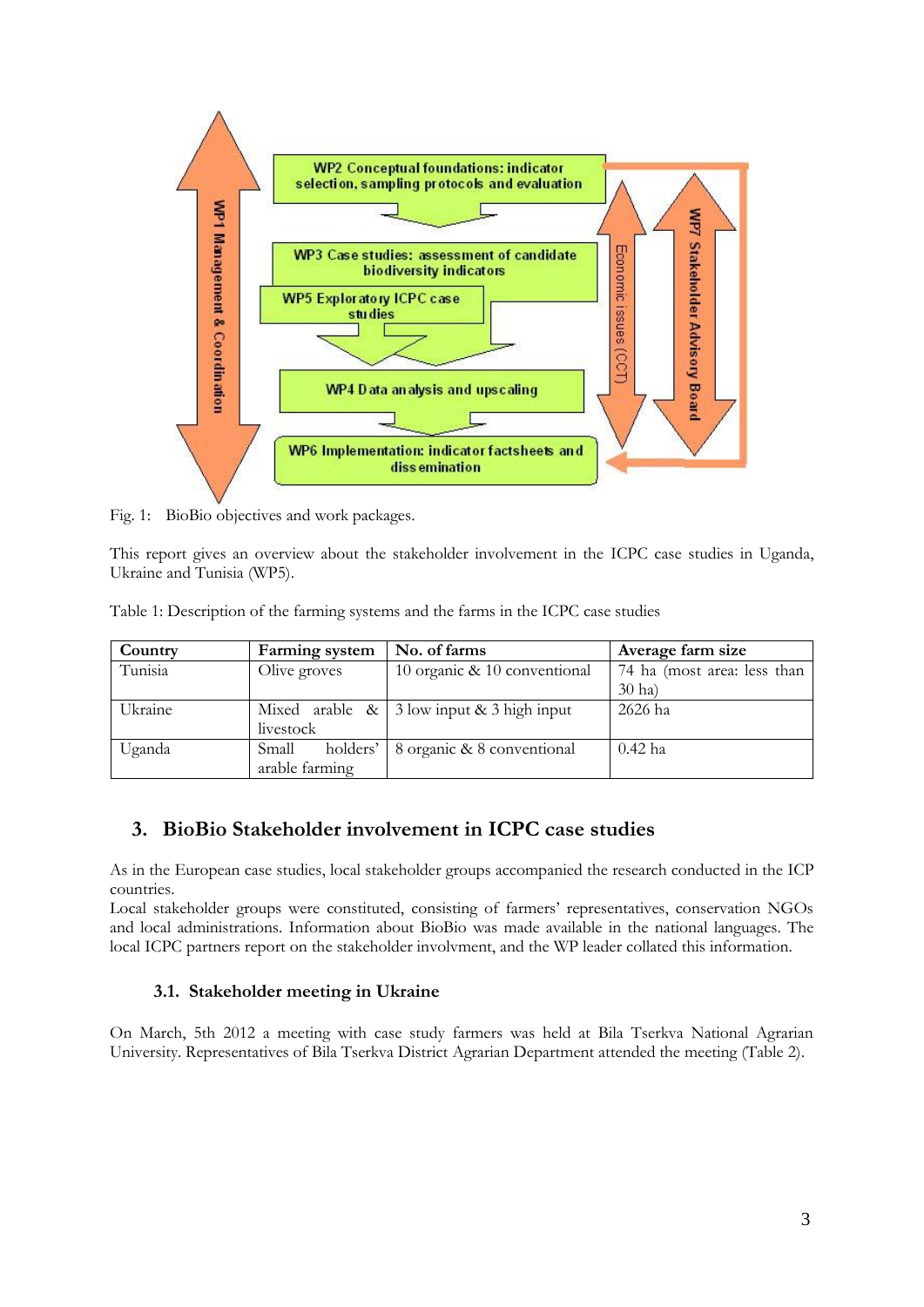Table 2: Participants in the Ukrainian stakeholder meeting.

| Stakeholder group                   | Name of Organization                          |  |
|-------------------------------------|-----------------------------------------------|--|
| Farmers                             |                                               |  |
| Nicholas Yakymets                   | Co.Ltd "Stschors", village Yablunivka         |  |
| Andriy Yemets (agronomist)          |                                               |  |
| Michael Voytovyk                    | Co. Ltd "Mriya", village Bloschyntsi          |  |
| Peter Kuzmenko                      | Bila Tserkva University training farm         |  |
| Sergei Obrazhey (agronomist)        |                                               |  |
| Valentina Danilenko                 | Co. Ltd "Agrosvit" village Karapyshi          |  |
| Anatoly Sidorchenko                 | Co. Ltd "Agrofirm Matyushi", village Matyushi |  |
| Valentin Sheyda (agronomist)        |                                               |  |
| Administration & Public Authorities |                                               |  |
| Vitaly Hrinchuk                     | Bila Tserkva District Agrarian Department     |  |
| Vladimir Sentsov                    |                                               |  |

The project manager in Ukraine, Tetyana Dyman, reported the results of field, laboratory and taxonomic research found within the project. Initially, maps of all farms prepared with the software "Quantum GIS" were presented, allowing to compare the agricultural habitat diversity, areas of cultivated land and to assess the proportion of semi-natural habitats on each farm.

Then farmers were informed about quantitative and qualitative indicators for all BioBio species indicators (plants, earthworms, spiders, bees). Each farmer received tables with numbers of collected species and total specimen per m<sup>2</sup> in each of 10 types of habitats of all surveyed farms. The number of earthworms raised the greatest interest amongst the farmers.

The best results on biodiversity preservation were recognized at the agricultural community "Mriya" (village Bloschyntsi) where tillage technology "No-till" has been practiced since 5 years.

All farmers participated in discussions concerning best agricultural practices for biodiversity preservation. They noted the importance of semi-natural habitats, which serve as reserves for the species, reducing of frequency and timing of field operations, increasing area of land without use of mineral-based fertilizers and pesticides. They also noted that State agrarian policy now does not promote activities for biodiversity conservation. Many farmers do not see the financial benefits of this activity.

All farmers recognized the results of the project as useful for themselves and wanted to have the information about farm biodiversity annually. They are ready to provide full cooperation and assistance, except financial, for such research on their farms.

The specialists of the District Agrarian Department will inform all managers of agrarian companies in Bila Tserkva region on the project results.

#### **3.2. Stakeholder meeting in Tunisia**

<span id="page-4-0"></span>On April, 13th 2012 a meeting with case study farmers and advisors was held at Monastir.

Table 3: Participants in the Tunisian stakeholder meeting.

| Owners of the farms of the area of Monastir | 10 farmers                                                |
|---------------------------------------------|-----------------------------------------------------------|
| Owners of the farms of the area of Mahdia   | 5 farmers                                                 |
| Mili Faycel                                 | Agricultural cell of advisory service of Jemmal, Monastir |
| Garchi Salah<br>Ammari Youssef              | <b>BioBio Project (INRGREF)</b>                           |

The discussion started with the definition of "Low Input" and "Organic farming", the presentation of the indicators used in BioBio and of the selected farms. The biodiversity indicators developed for organic and low input farming systems were evoked one by one. The discussion was focused on the role of the selected indicators and their impacts on the farmers' work.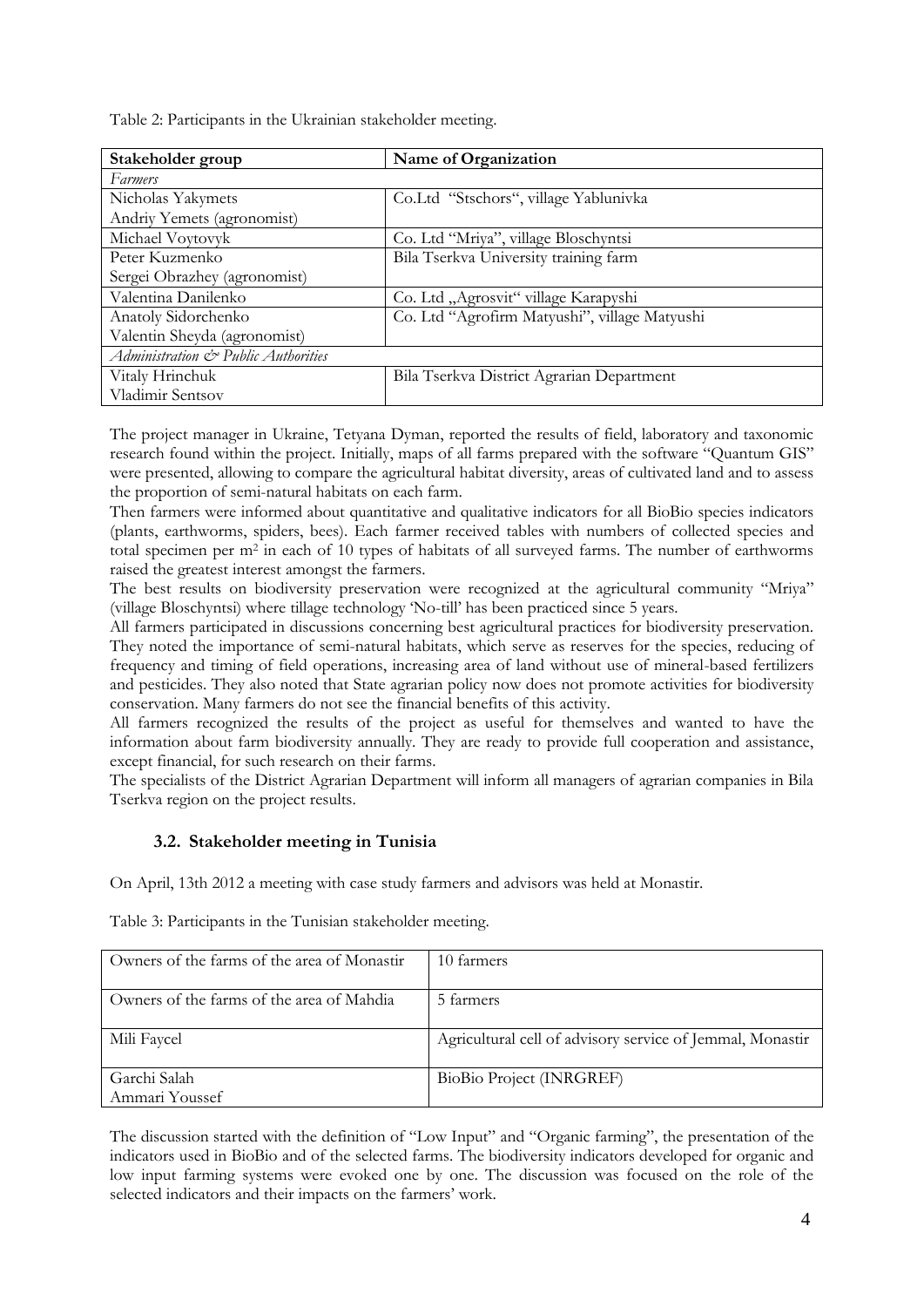The application of the indicators in arid Tunisia is tributary primarily of the climatic conditions. Indeed, during the rainy years, herbaceous plants are well developed and the annual species cover the ground of Tunisian olive plantations. Therefore, in the plantations many species of flowers will be found during spring. Depending on the flowering species many bees and the spiders can expected.

In addition, it was remarked that during a rainy year earthworms could be found at a low depth in the ground. The vegetation is the principal component that supports or disadvantages the existence of bees and the spiders. The two indicators (bees and spiders) are tributary of the vegetation, which remains also tributary of the rain.

Farmers were interested in the results and recognized the results of the project as useful for themselves. They are ready to provide cooperation for such research on their farms.

#### <span id="page-5-0"></span>**3.3. Stakeholder meeting in Uganda**

Table 4 summarizes the stakeholders in the Ugandan case study, and it represents their level of importance and involvement in the BIOBIO Project.

| Table 4: Ugandan stakeholders in the BioBio project. |  |
|------------------------------------------------------|--|
|                                                      |  |

| Stakeholder<br>group                         | Nature of interest<br>in the project                                                                             | Impact on<br>the<br>project | Relative<br>importance<br>of interest | Impor-<br>tance of<br>group | Influence<br>(power)<br>of<br>group |
|----------------------------------------------|------------------------------------------------------------------------------------------------------------------|-----------------------------|---------------------------------------|-----------------------------|-------------------------------------|
| 1° Stakeholders                              |                                                                                                                  |                             |                                       |                             |                                     |
| Organic farmers                              | Enhancing organic<br>production practices                                                                        | High                        | High                                  | High                        | High                                |
| Conventional<br>farmers                      | Learning researchers<br>to improve<br>production                                                                 | High                        | Medium                                | High                        | High                                |
| Researchers                                  | Coming up with Bio<br>Bio indicators                                                                             | High                        | High                                  | High                        | High                                |
| 2° Stakeholders                              |                                                                                                                  |                             |                                       |                             |                                     |
| Makerere<br>University                       | Research and<br>knowledge in<br><b>Biodiversity</b> studies<br>Capacity Building for<br>institutions' scientists | High                        | Medium                                | Medium                      | Medium                              |
| Local<br>Government<br>officials             | Improved<br>agricultural<br>productivity<br>Soil, water and<br>environment<br>conservation<br>measures           | Low                         | Medium                                | Low                         | Low                                 |
| <b>BIOBIO</b><br>project member<br>countries | Comparable BioBio<br>indicators from the<br>developing countries<br>in Tropical Africa                           | Medium                      | High                                  | High                        | High                                |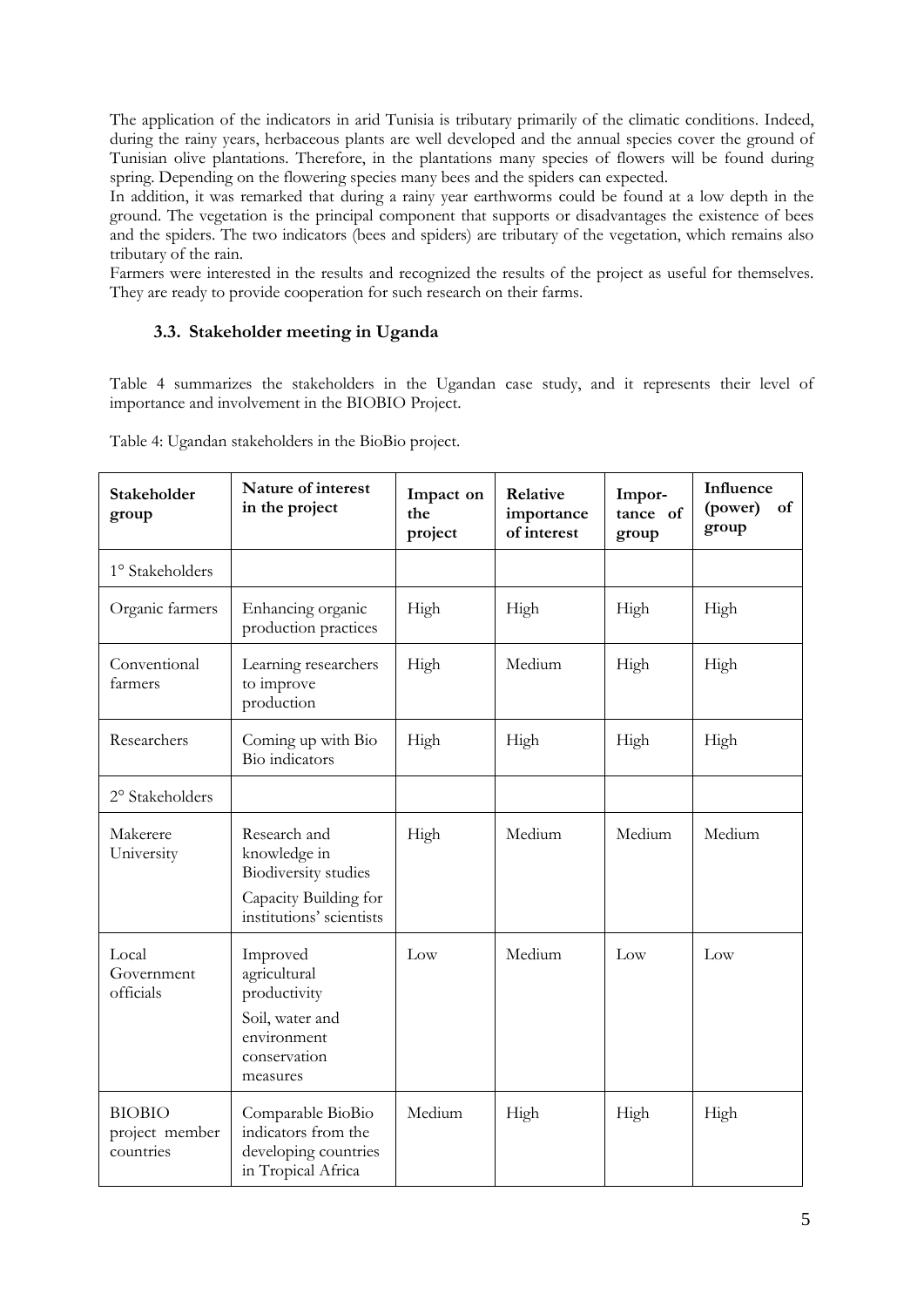| <b>Stakeholder</b><br>group                                   | Nature of interest<br>in the project        | Impact on<br>the<br>project | Relative<br>importance<br>of interest | Impor-<br>tance of<br>group | Influence<br>of<br>(power)<br>group |
|---------------------------------------------------------------|---------------------------------------------|-----------------------------|---------------------------------------|-----------------------------|-------------------------------------|
| 3° stakeholders                                               |                                             |                             |                                       |                             |                                     |
| Other<br>$non-$<br><b>BIOBIO</b><br>project member<br>farmers | New Agricultural<br>production<br>knowledge | Low                         | Low                                   | Low                         | Low                                 |
| Research<br>Institutions                                      | New findings from<br>the project            | Low                         | Low                                   | Low                         | Low                                 |

#### Organic farmers and Conventional farmers

8 organic farmers and 8 conventional farmers were selected to be part of the project. The criteria of selection used considered the selection of organic certified farmers first and used their characteristics as parallel criteria for the selection of conventional farmers (paired sampling). The most common characteristic of organic farmers used was land acreage, conventional farmers selected having relatively equal land sizes as the organic farmers. Gender balance was as well considered. This was aimed at getting a relatively similar representation from the different farmer categories. The farms were located in one Subcounty (Kayunga Sub-county) in Kayunga district and were spread in the two parishes of Nakaseeta and Nsotoka. The farmers were introduced to the purpose of the study at the commencement of the project. Two field guides were selected from farmers and it was clearly communicated to them about the purpose of the study and the need for their active and cooperative participation.

Various meetings were held with the farmers. Meetings with farmers were necessary because they were required to provide plots in which the studies were conducted. It was discovered that the BioBio studies was deeper in scope and in the involvement of the farmers than the previous studies the farmers had participated in. The study involved, for example, putting labels in the plots and spending time in the farmers' fields to determine the BioBio indicators. This required greater cooperation with the farmers, to safeguard BioBio label in the plots and to assure the farmers that the project was not targeting grabbing their land. Land grabbing had been a topical issue in the country when the BioBio project was beginning its work in the case study area. It was also very important to inform conventional farmers that they make rational decisions on what farming methods to adopt in their farm plots. This was necessary because conventional farmers had a feeling that the project was making an effort to woo them to organic farming. In carrying out the studies, the researchers ensured that they get as close to the farmers as possible. Since the study area was about 80 km from the institutions, the project rented a permanent room in the study area as a stop point for all the BioBio participants.

#### Researchers

The team was composed of the project team leader and the heads of sections, which included the vegetation specialist, socio-economist, earthworm specialist (doubles as the team leader), the bee specialist and habitat mapping specialist. The Uganda case study was however not able to involve athe spider specialist, and hence the spider biodiversity indicator was not assessed. Most of the research assistants recruited were university graduate and graduate students. The project was therefore very helpful in building the capacity within the institutions.

Various meetings were held to plan for the running of the activities. Important in planning was the synchronizing of the activities, so that activities got done in the proper sequences. Where necessary, activities were carried out at the same time to enable interaction between the researchers. Various adjustments were also required to align the project activities with the European case studies. It was however noted that the case study lacked enough expertise to independently carry out the studies. For example the earthworm specialist needed input from other case studies to apply the methodology for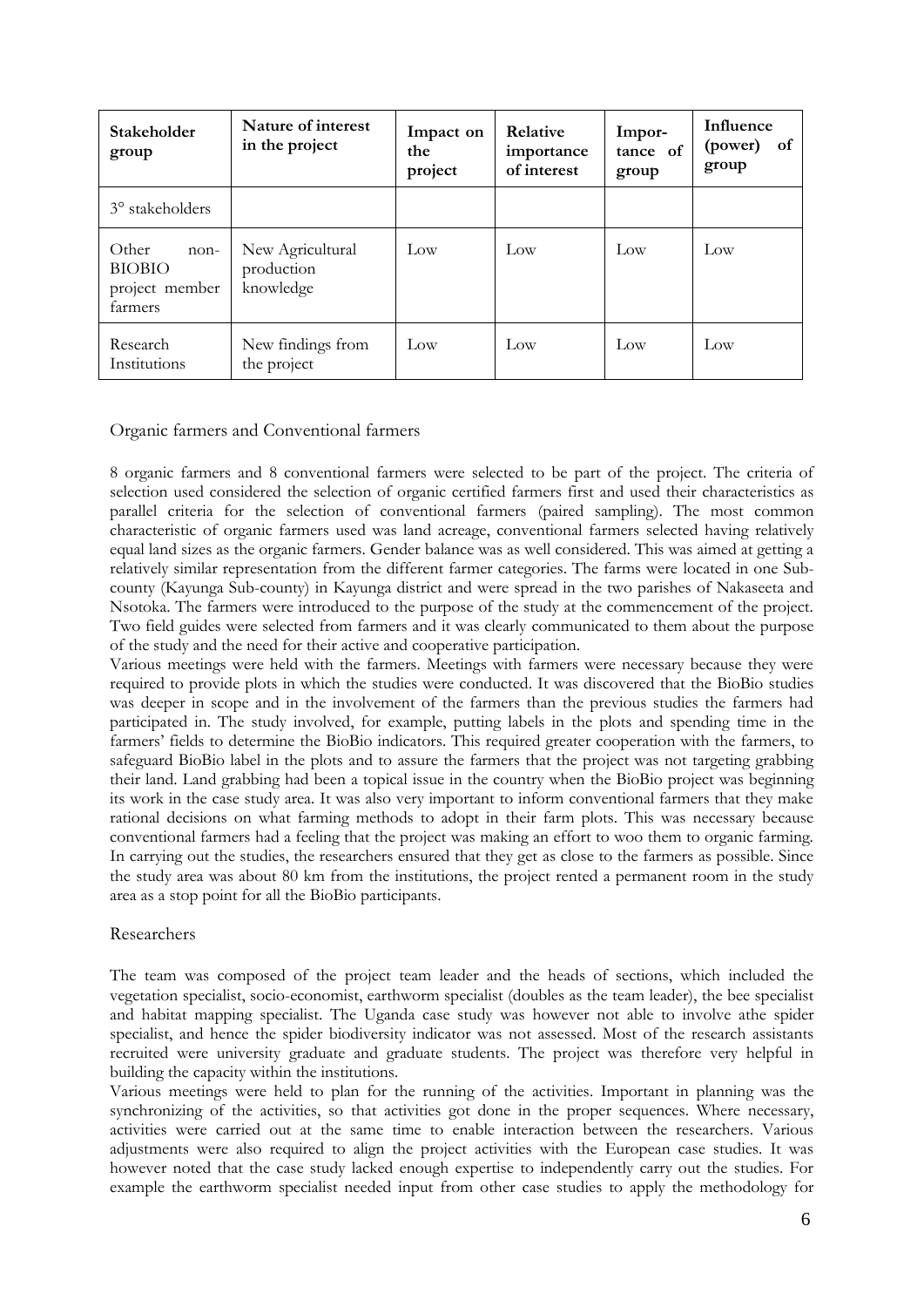earthworm collection and identification. This was the same case with the bee specialist. The habitat mapping specialist constantly got help from the European project members and lacked equipment for better mapping, for example to capture the aerial maps. The socio-economist was helped in the methodology of analyzing focus group discussions. The project was thus very important in building the capacity of the scientists in the project.

#### Makerere University Institution

The project was carried out within Makerere University, College of Agricultural and Environmental Sciences, in the School of Agricultural Sciences. The college mission is "To advance training, knowledge generation and service delivery in order to enhance agricultural development, sustainable natural resource utilization and environmental management". The project thus fits very well in the institution"s vision and mission. Because of the relevancy of the project to the institution, the project was welcomed and it was able to run within the institution. As a requirement for the institution, the project ensured capacity building, knowledge generation and this is evidenced in the two paper presentations especially on the role of BioBio and the methodology of carrying out its activities. More knowledge dissemination is planned through seminars, presentations of findings and publication of the research findings. The Uganda case study also intends to improve the knowledge on biodiversity studies in including the findings in the education curriculum for both secondary schools and tertiary institutions. The major hindrance that the project met within the university was the strikes from both staff and students which substantially delayed progress in the work. There was also bureaucracy which as well led to delay in carrying out some of the BioBio activities.

#### Local government officials

The local Government officials were involved in the project because of their importance in ensuring the running of the project. These included the district section leaders such as the agricultural officers, environment officers and the district administration officers. Village leaders were also involved to ensure smooth running of the project and the safety of the project equipment, especially identification labels within the farmer plots. The local government officials were cooperative and the project was able to run smoothly. They were regularly invited to the BioBio meetings.

BioBio project European member countries and administration

These were very important in the running of the BioBio project in Uganda. Their importance included provision of the required logistics, monitoring and supervision of the program and the professional knowledge exchange from these countries. The BioBio project coordinator visited the Uganda case study twice, in which time he interacted with other stakeholders in the study within the country and presented papers detailing the purpose of the project and its relevance to Uganda as a beneficiary.

#### Non- BioBio project farmers

These were mainly in the case study area. They were important because their non-cooperation would make the work in the case study area difficult by for example destroying the BioBio labels in the plots. They were however cooperative, although they clearly showed the need to be part of the project through the informal interactions. However, this was a good indicator that more studies can be conducted in the study area.

#### Research Institutions

Key research institutions and extension group that were important stake holders were, the National Agriculture Research Institute (NARO), the National Agricultural Advisory Services (NAADS) and the National Agricultural Movement of Uganda (NOGAMU). These were found important in the case study area, especially in contributing to changes in biodiversity. NARO is responsible for research and introduction of new crop varieties. NAADS disseminates the new varieties and advises on farming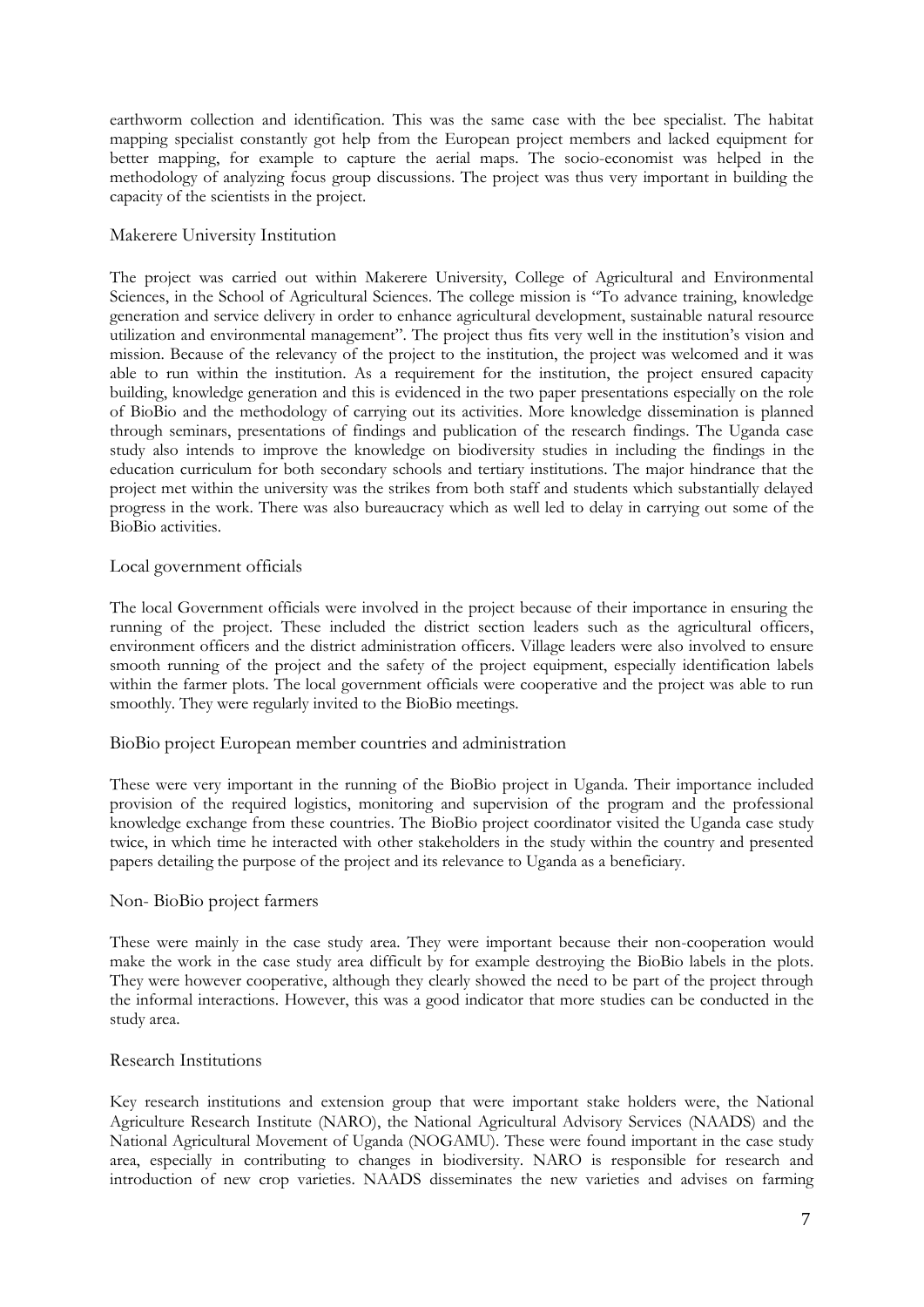practices that may encourage or limit diversity and NOGAMU promotes and coordinates organic agriculture farming in Uganda.

| Period | Type of stake holder             | Persons involved                 | Purpose of the activity                                                     |
|--------|----------------------------------|----------------------------------|-----------------------------------------------------------------------------|
|        | activity                         |                                  |                                                                             |
| 2009   | Selection of the study           | -Research team                   | To select suitable site for the project                                     |
|        | area                             | -Opinion leaders                 |                                                                             |
| 2009   | Consultative meetings            | (district<br>Local<br>leaders    | To have a good working relationship                                         |
|        |                                  | officials-local government,      | with the leaders and to give a green                                        |
|        |                                  | agricultural<br>officers,        | light for the operation of the                                              |
|        |                                  | NAADS,<br>Environment<br>Natural | activities                                                                  |
|        |                                  | and<br>resources<br>officials)   |                                                                             |
| 2009   | Focus                            | (More farmers<br>-Farmers        |                                                                             |
|        | Group<br>discussions             | were invited, about 50)          | Inception exercise and participatory<br>selection of participating farmers, |
|        |                                  | -Local district leaders          | setting yardstick of the selection                                          |
|        |                                  | -NOGAMU<br>(National             |                                                                             |
|        |                                  | Organic<br>Movement<br>of        |                                                                             |
|        |                                  | Uganda)                          |                                                                             |
|        |                                  |                                  |                                                                             |
| 2010   | Brain storm                      | -Selected farmers                | To assess the suitability of the                                            |
|        |                                  | -Local district leaders          | selected indicators of biodiversity to                                      |
|        |                                  | -NOGAMU                          | be tested in the area of study                                              |
| 2010   | Focus<br>$\overline{2}$<br>Group | 8 Conventional farmers; 8        | To evaluate the perceptions of the                                          |
|        | Discussions                      | organic farmers                  | different<br>farmer<br>categories<br>on                                     |
|        |                                  |                                  | biodiversity                                                                |
| 2010   | Visit of the BIO BIO             | University staff,<br>project     | To monitor the progress of the<br>project, knowledge sharing with           |
|        | Project coordinator              | members, farmers                 | other stake holders                                                         |
|        |                                  |                                  | Field visit to the project areas                                            |
| 2011   | Sharing of preliminary           | Farmers, district leaders,       | To share preliminary results and                                            |
|        | findings                         | University staff                 | recommendations<br>suggest<br>for                                           |
|        |                                  |                                  | sustaining Biodiversity production                                          |
|        |                                  |                                  | systems                                                                     |
| 2012   | Visit of the BIO BIO             | University staff,<br>project     | To monitor the progress of the                                              |
|        | Project coordinator              | members, students                | project, knowledge sharing with                                             |
|        |                                  |                                  | other stakeholders, sharing of some                                         |
|        |                                  |                                  | preliminary findings                                                        |
| 2012,  | Presentation of                  |                                  |                                                                             |
| August | findings to the                  |                                  |                                                                             |
|        | farmers                          |                                  |                                                                             |

Table 5: Summary of the stakeholder activities held in the Uganda case study

## <span id="page-8-0"></span>**4. Focus group in Uganda**

The focus group work was not planned in the DOW of BioBio, but was considered a powerful tool of stakeholder involvement. Therefore, the Ugandan BioBio participants decided to install a focus group in Kayunga district, Uganda.

Uganda is one of the tropical countries in East Africa and lies along the equator. The country depends very much on agriculture. About 80% of the population are directly or indirectly involved in Agriculture. Most of agriculture is subsistence or semi-commercial and famers grow quite a number of crops, which vary from one agro-ecological region to another. Much of the country is green and has two rainy seasons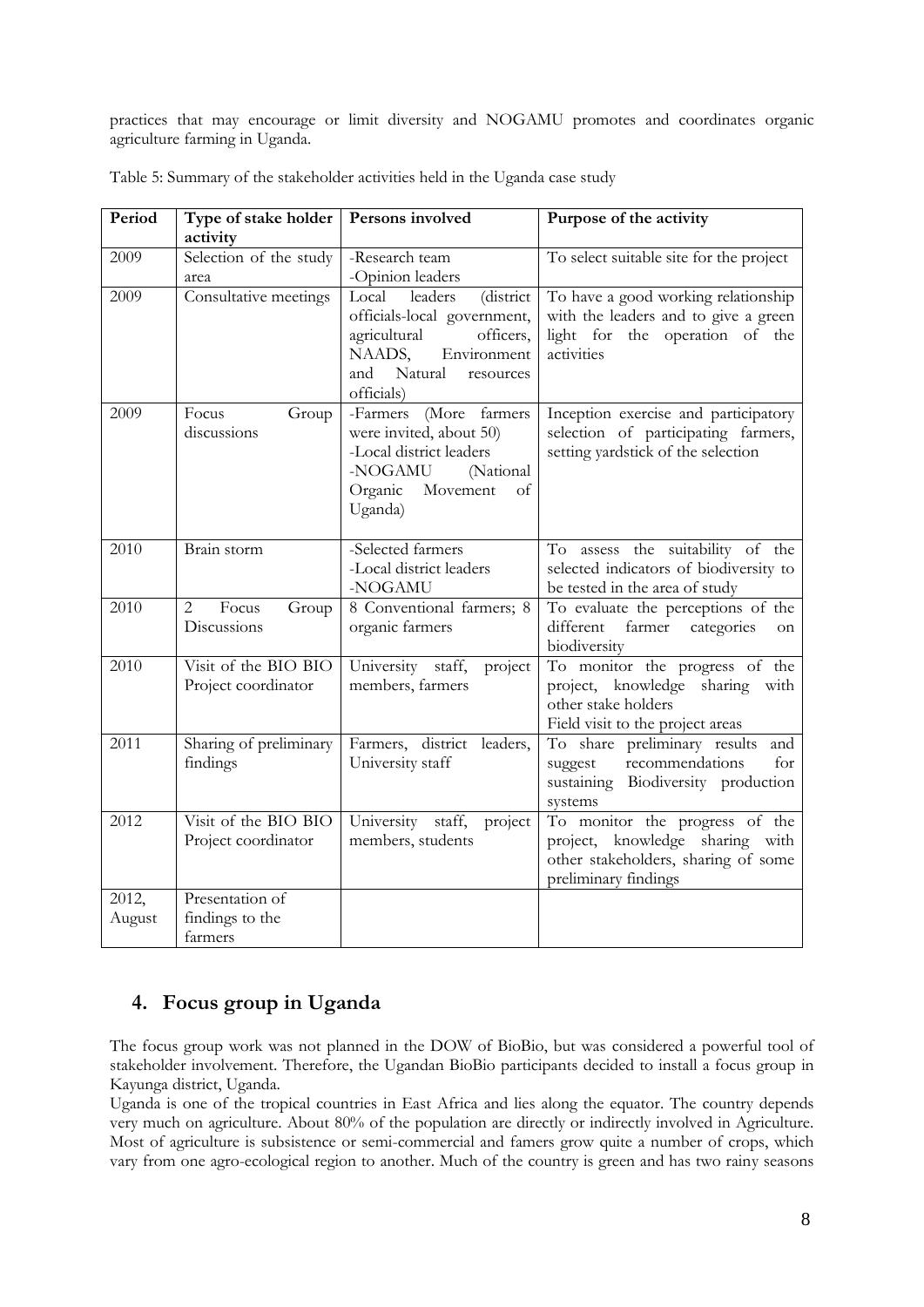and two dry seasons, one considered the main rain season /main dry season and the minor rain season / minor dry season.

Table 6: Main characteristics of the research area Kayunga.

| General agricultural situation                       | <b>Measures</b> | Socio-economic background           |
|------------------------------------------------------|-----------------|-------------------------------------|
| Farming is done on small acreages, usually less      | There are no    | The study area is in Central        |
| than 1 acre, using family labor as the major labor   | agri-           | Uganda, about 100 km away from      |
| source and the hand hoe as the major farming         | environmental   | Kampala. The main occupation        |
| tool. There is both a lot of interspecific diversity | measures that   | of the population is farming and    |
| and intraspecific diversity on farms. For example,   | exist in the    | only about $10\%$ of the population |
| a plot can have as many as 10 crops intercropped;    | study area.     | are engaged in other sources of     |
| and a single crop - for example bananas - can        |                 | income in addition to farming.      |
| have as many as 8 different cultivars planted by     |                 | The main crops that are grown       |
| the farmer. Usually fruit trees are part of the farm |                 | are pineapples and coffee for       |
| lands and although some of the fruits - for          |                 | cash, maize, cassava, bananas,      |
| example Jack fruits - are not purposively planted    |                 | sweet potatoes, rice, beans and     |
| by the farmers, they are protected and maintained    |                 | groundnuts mainly for food; but     |
| once they establish in the fields.                   |                 | they are as well important sources  |
|                                                      |                 | of income.                          |

#### **4.1. Running the focus groups**

#### <span id="page-9-0"></span>Homogeneity of focus groups

The participants in the Focus groups, both conventional and organic farmers, were of nearly the same socio-economic status with approximately the same size of the farms. There was also little variation in the educational levels both within the focus group categories and across the categories. The focus group selection criteria included both gender and the age of the farmers. The ages ranged between 30 to 50 years except one member in the organic group who was over 70 years. All gender categories equally participated in the discussions. (In Uganda, the Ministry of Gender encourages every group or elective position to have women. This has improved their confidence in expression). Only farmers who belonged to the BioBio project were invited for the interviews. 7 conventional farmers and 8 organic farmers attended the focus group discussions.

Two aspects were found important in deciding wether a farmer turns conventional or organic. The first aspect is **the cost and the requirements** to become a certified organic farmer that limits some farmers to engage in organic farming even when they seldom use chemicals or fertilizers. Organic farmers were also **externally motivated** to get into organic farming. Companies that are involved in buying organic fruit from certified organic farmers are the ones that take a leading role in encouraging farmers to be organic. Some of the conventional farmers said that they would switch to organic farming if they were sure of the market.

Preparatory questionnaires: Back ground information of participants

All participants in both the Focus groups were born and raised in the study area except for the women who were married from other areas. Women have however settled in the study area for many years and so they understand the environment as well as the men do. The answers of the two farming groups (organic and conventional farmers) did not differ in the reasons why they liked where they lived. They appreciated the fertile soils, the good weather that enables them get good yields and the ability of their area to support a variety of both crops and trees. The ability to support crop production was however the overriding reason why the farmers liked where they lived. Another reason given by some members in each of the groups was the proximity to town to sell their produce (conventional group) and the available organic market (organic group) for their produce.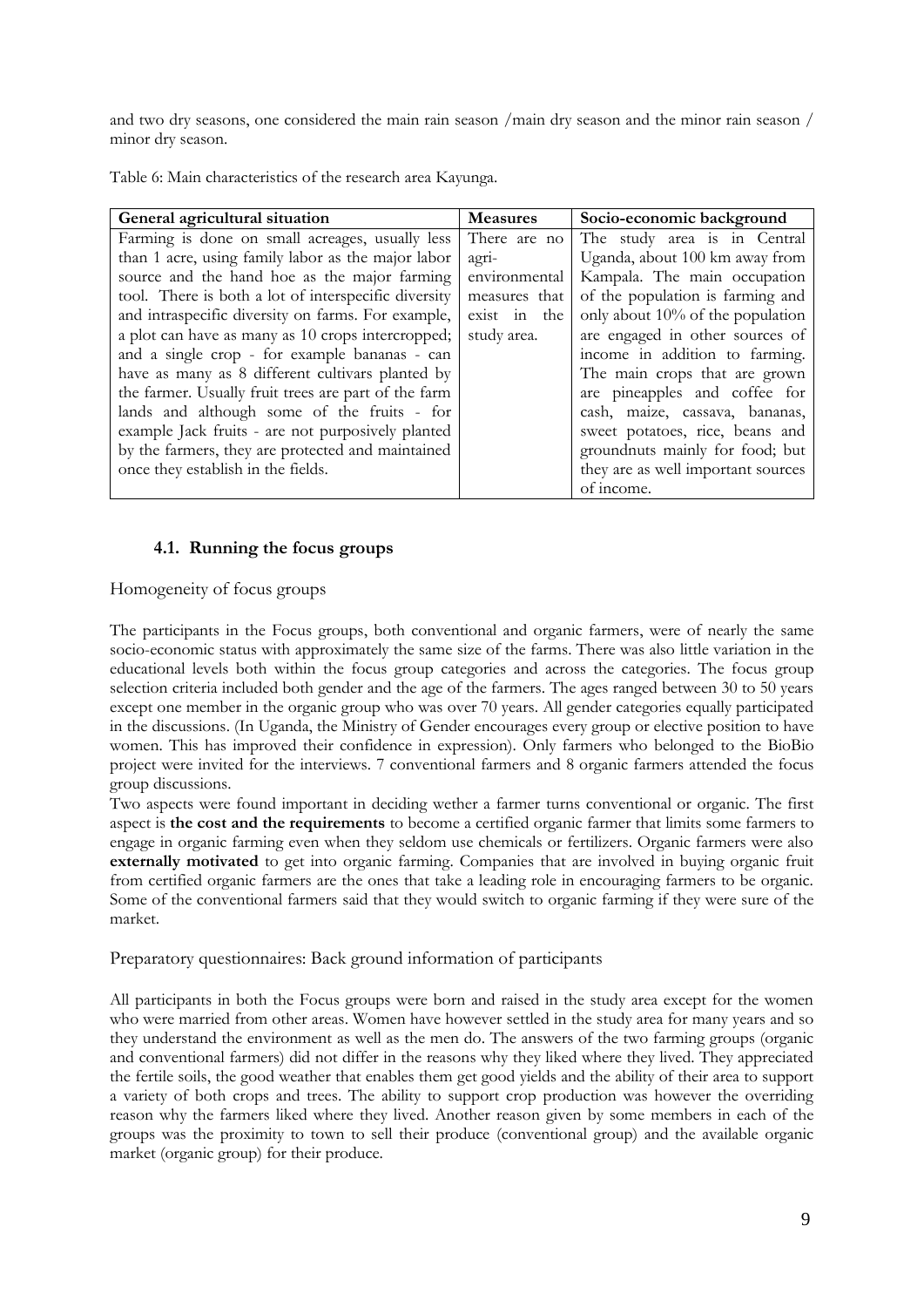Table 7: Characteristics of the focus groups.

| Research area  | Place          | Duration | Participants | Comments                               |
|----------------|----------------|----------|--------------|----------------------------------------|
|                |                | (min)    |              |                                        |
| Kayunga,       | A small room   | 105      | 8 farmers    | A very lively discussion. Farmers      |
| Uganda         | in the trading |          |              | came in time but it was too hot inside |
| (Organic)      | centre         |          |              | the room.                              |
| Kayunga,       | A small room   | 120      | farmers      | 3 participants came late with one      |
| Uganda         | in the trading |          |              | participant sending her 18 year old    |
| (Conventional) | centre         |          |              | son to represent her.                  |

#### Moderation and group dynamics

Three people conducted the focus group discussions. These were the moderator (the socio-economist on the project) and two research assistants. One research assistant was assigned the duty of recording the farmer"s voices and in making notes. Another assistant was assigned the responsibility of welfare for the farmers and in assisting in explaining to farmers where they needed individual attention. A set of questions was directed to the farmers as soon as they settled at the focus group discussion venue, to which they cooperated and answered. The farmers thereafter introduced themselves indicating where they lived, a short description of their farms and why they liked where they lived. Farmers were asked to describe some photos, which were taken within their areas, stating what they see and how relevant it was to them. The exercise was exciting for both groups and in some instances arguments would arise over a disagreement of the theme being depicted in the pictures. The farmers were then introduced to the concept map. The word *biodiversity* was written in the centre of the flip chart paper. Farmers were guided to express their understanding of biodiversity. In the organic group there were a few participants who were quiet. These participants were made to participate in the exercise by particularly posing questions to them. A few questions were then asked after the map to conclude the discussions. The exercise was generally a success.

#### General and comparative analysis

From the interpretation of the photographs and in the answering of the understanding of Biodiversity, themes were transcribed and interpreted using the NVivo software to describe biodiversity.

Table 8: Frequencies of the codes from the focus group discussions

| Code to describe the meaning of | Conventional | Organic farmers  |
|---------------------------------|--------------|------------------|
| <b>Biodiversity</b>             | farmers      |                  |
| Ethical/social value            | 5            | 11               |
| Preserving biodiversity         | 35           | 37               |
| Species diversity               | 24           | 44               |
| Agriculture intensification     | $\Omega$     | $\Omega$         |
| Economic value                  | 10           | 14               |
| Complex systems                 |              | $\theta$         |
| Naissance                       | 5            | 14               |
| Ecosystem services              | 10           | 16               |
| Habitat diversity               | 24           | 35               |
| Stability                       |              | 3                |
| Invasive species                | $\theta$     | $\left( \right)$ |
| Market effects                  | 2            | 1                |
| Ecological values               | 5            | 8                |
| Genes diversity                 |              | $\left( \right)$ |
| Ecosystem diversity             | 8            | 12               |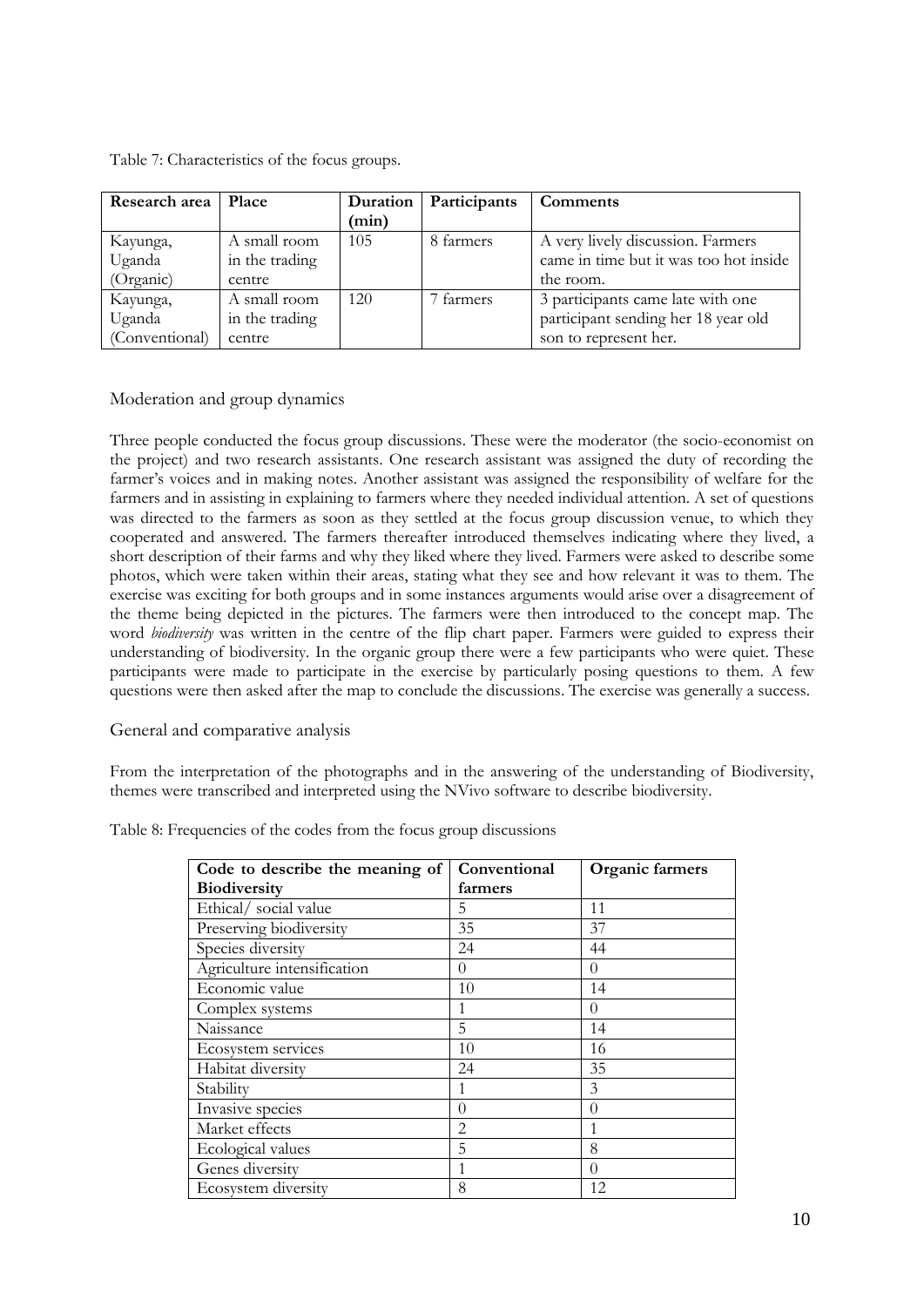| Code to describe the meaning of | Conventional | Organic farmers |
|---------------------------------|--------------|-----------------|
| <b>Biodiversity</b>             | farmers      |                 |
| Global society                  |              |                 |
| Local community                 |              |                 |
| Globalization                   |              |                 |
| Broader community               |              |                 |
| Local individuals               |              |                 |
| Land use change                 | 12           |                 |
| Climate change                  | 13           |                 |
| Population growth               |              |                 |

Fig. 2: Comparison of the focus groups on the frequency of the common Biodiversity codes.



Most frequent codes within focus groups

From Table 8 and Fig. 1 it can be concluded:

- Codes mentioned by the organic and conventional group were similar;
- Organic focus groups used code phrases more frequently than the conventional groups;
- Nothing was mentioned concerning agricultural intensification, complex systems, invasive species, global society, gene diversity as well as globalization;
- The frequent mentioning of preserving biodiversity, species diversity and habitat diversity relates well with the rich habitat and species diversity in the study area;
- The little mention of genetic diversity implies that farmers can easily describe organisms up to species level;
- The organic group saw diversity much more than the conventional group as a nuisance mainly related to the costs involved in managing their plots to remain certified organic farmers;
- There was little global appreciation of biodiversity in all the focus groups.

#### Validity of results

There was bias stemming from the recruitment of participants - the discussion only included farmers of the BioBio project. We realize that the participants in the BioBio group were averagely better skilled than the rest of the community members. The organic farmers who were involved in the study were those that had previously been selected by pineapple exporters. These farmers therefore had to have sizeable land,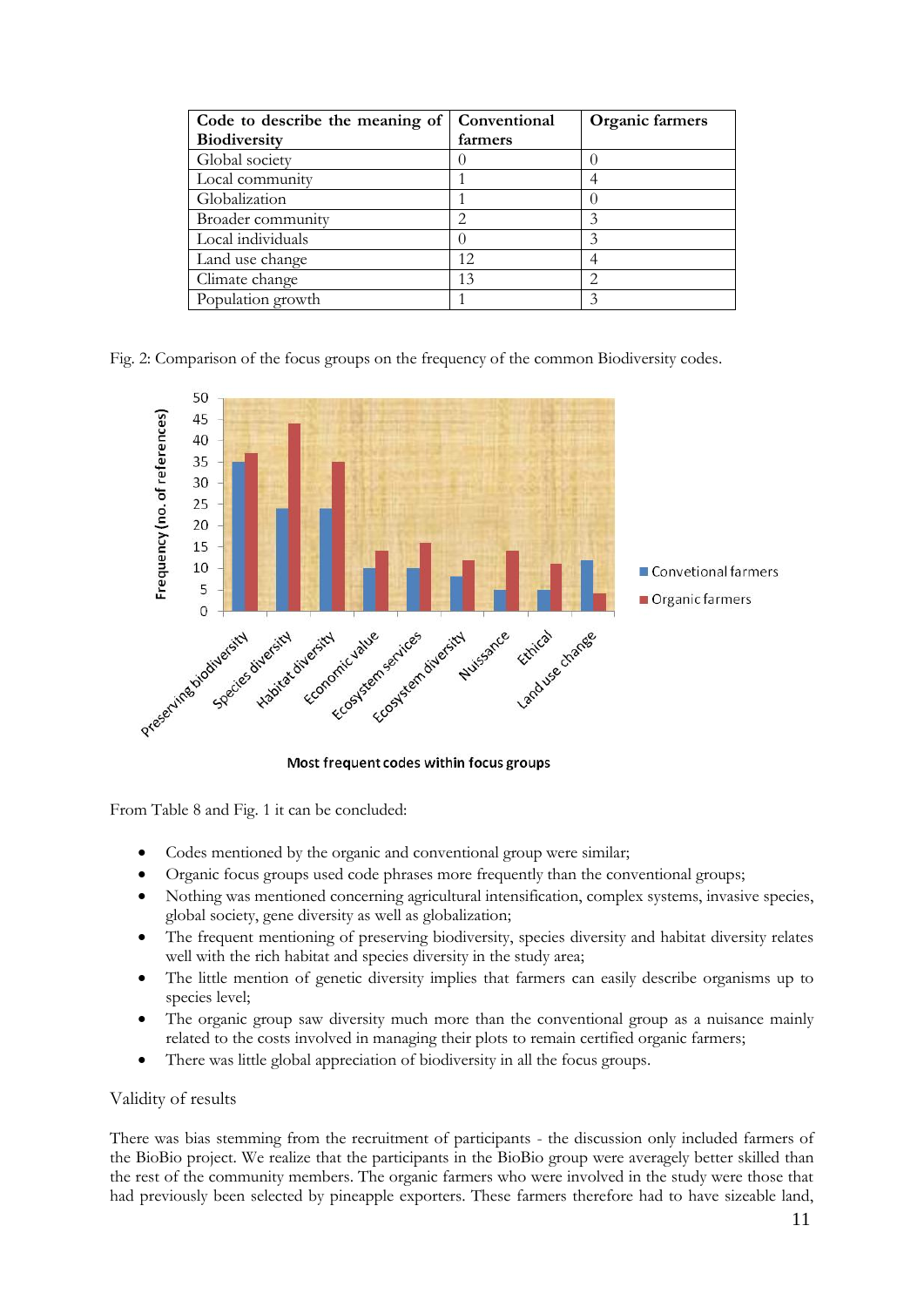the minimum education and some expertise to manage the crop. These qualities could only be met by "the average Kayunga farmers". Conventional farmers were as well selected to compare well with the organic farmers.

There were issues related to the interpretation of the photos. The photo subjects were not interpreted as intended. Farmers could not easily comprehend the kind of biodiversity aspect the study was interested in.

#### **4.2. Results and discussion**

#### <span id="page-12-0"></span>Picture items

Generally, both focus groups attached importance to the ecosystem of the pictures they chose. They could not easily relate the pictures to the different ways of explaining biodiversity. It can thus be concluded, that farmers use feelings rather than rational arguments when they talk about the importance of biodiversity.

#### Concept maps

In the Ugandan case study, the construction of the concept maps was more guided. This is because the term biodiversity could not be easily understood and literacy levels of the participants were low. When the word biodiversity was written in the centre of the chart and participants were asked to explain what they understood about it, there was no response until they were guided. The concept maps were thus constructed under the themes "evidence and indicators of biodiversity", "how biodiversity can be increased", "what reduces biodiversity" and "perceptions on diversity". In both groups, the guided discussion was lively and there were interesting responses from both the groups.

#### The representation of different levels of biodiversity

Species diversity was the most common level of diversity understood by farmers. Close to species diversity was habitat diversity.

Species diversity was quite much more often mentioned by the organic farmers. Statements like *"when there is biodiversity you will have many small animals on the farm like the red ants, wasps, spiders, termites and many bees" (Ug, org)* support this.

Both focus groups were much aware of the habitat diversity in the area. This was because of the different habitats that can be on the same plot of land. Statements to emphasize this included "*our area is good we have the water, the different soils which support different crops and we can grow various crops, coffee trees, bananas and beans in the same plot" (Ug- org)* or *"I enjoy where I live because it is near a town, the soils are fertile, and has a variety of crops which gives me food all year round (Conv, ug)*. The above statements also confirm that in the entire group, growing many different crops in the area was most appreciated.

Genetic diversity was not mentioned in any of the focus groups.

#### Attitudes towards biodiversity

Both groups had a positive attitude toward biodiversity with everybody starting his argument with the words '*it is good*', and later followed by a '*but*' for those who had a reason of being negative. There were however a lot more responses from the organic group that expressed positive attitude on biodiversity and seemed to wholesomely appreciate biodiversity as good without thinking about it critically. Both groups however pointed out that some species were important while other species were a nuisance. An example given was the ants. Whereas some ants decompose the organic matter others destroy crops, are disease vectors and others bite the farmers as they work in their gardens and as they harvest coffee and pineapples.

It can rightly be documented that even when organic farmers got into organic farming being motivated by the market factors, they have moved on to appreciate its value especially in maintaining decomposers in the soil.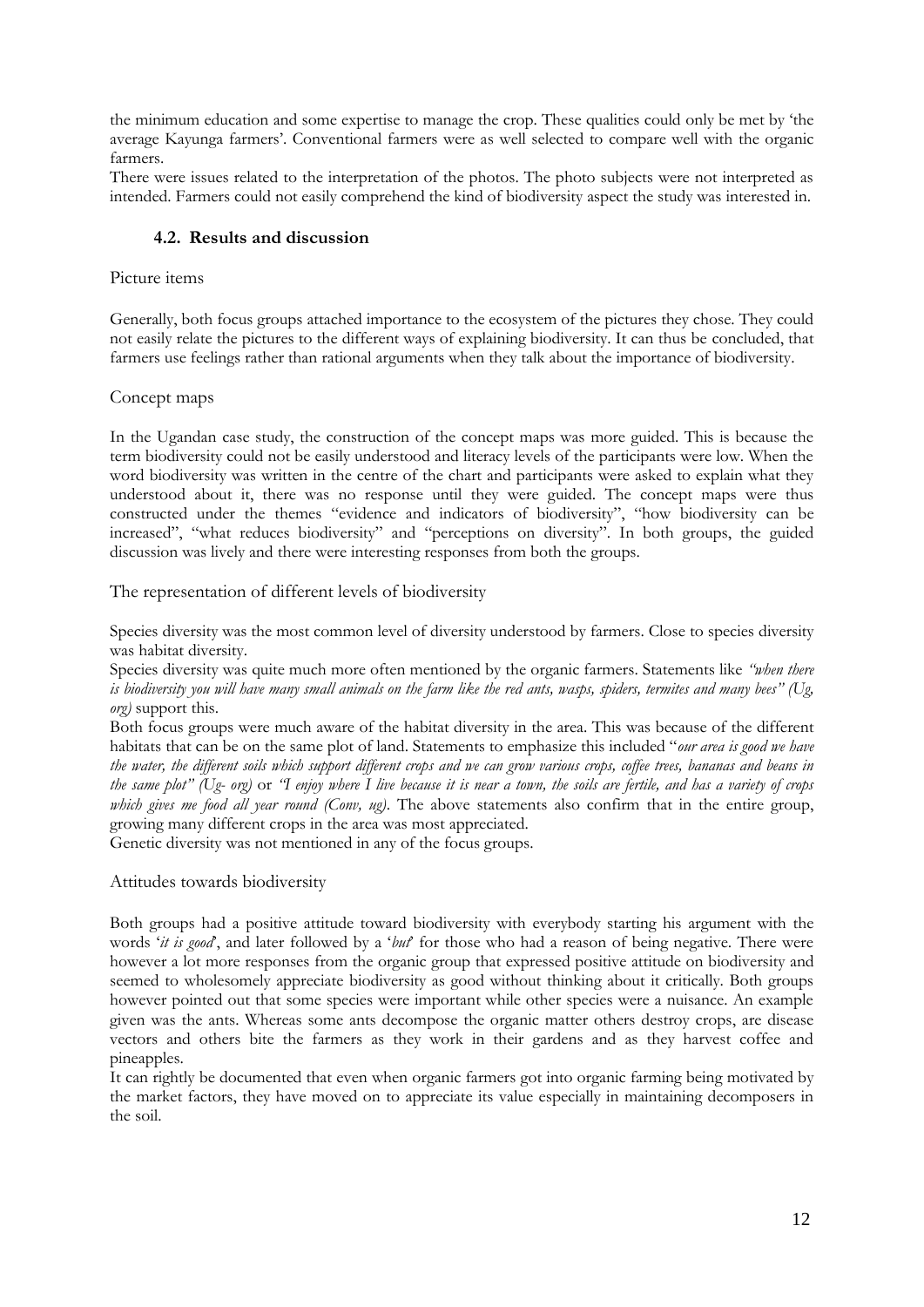Little was talked about landscape diversity by all the groups but more about the ecosystem diversity. The ecosystem diversity was much more talked about in reference to the ability to enhance crop production. They appreciated the availability of water, different soil types, different kinds of crops (perennials, annuals, fruits, vegetables etc).

Table 9: Some of the expressions on attitudes towards biodiversity from organic and conventional farmers in the Ugandan focus group.

| Organic farmers                                       | <b>Conventional farmers</b>                         |
|-------------------------------------------------------|-----------------------------------------------------|
| "If you spray you kill organisms."                    | "With biodiversity, you enjoy benefits from animals |
| "If there is more diversity, crops grow well and even | and crops all together on the farm."                |
| us people, we do not get many diseases."              | "Some ants are important but some are a nuisance.   |
| "Biodiversity gives us life. We want it but it also   | Some help our crops to grow while others destroy    |
| wants us."                                            | them."                                              |
| "From what we can see, biodiversity adds life to our  | "Biodiversity improves soil fertility as each plant |
| gardens and increases our income."                    | and animal improves soil fertility in one way or    |
| "When we produce, people are added in our             | another."                                           |
| communities and this is also diversity which is good  | "We know if there are many weeds, the soil is good  |
| and when the area is good people are attracted        | but weeds choke our crops and it is hard to hand    |
| there."                                               | pick them that's why we spray them."                |
| "Biodiversity is sometimes not good especially when   |                                                     |
| you have many pests which even affect the quality of  |                                                     |
| produce."                                             |                                                     |
| "We never used to spray our crops long ago.           |                                                     |
| Fertilizers and spraying are a recent phenomenon and  |                                                     |
| these decrease our organisms in the soil."            |                                                     |

## **4.3. Benefits and beneficiaries of biodiversity**

<span id="page-13-0"></span>During the focus groups participants expressed the different values they connect to biodiversity. These values can be described as following:

#### Emotional values

The "aesthetic value" was common in both groups, but beauty was more attached to crop productivity, fertile soils, water etc.. Statements such as, "*We like our area because we have different crops, trees and crops and our land looks green all through"* (Ug, org), *"Flowers are nice to look at. They make the environment nice"* (Ug, conv) or *"We have fertile soils that supports all crops species diversity and our land is not hilly"* (Ug, org) clearly show this value.

"Lifestyle or life philosophy" was not common in the Uganda case study but a few statements made in reference to this include *"I enjoy this place, because as a leader I find people very cooperative and friendly and so easy to lead"* (conv), *"Diversity is also good because you yourselves have come to do research if we do not have the crops you will not have what to research on"* (org) or *"Biodiversity is good because it improves the health of the people because of medicine we get from plants"* (org).

The "bequest value" was commonly mentioned in both groups. Statements in connection to this include *"Our children have never tested what we used to enjoy, for example berries and wild passion fruits which are hard to see these days"* (org), *"These days, it is hard to see snakes, monkeys and wild hares"* (org) or *"Monkeys are disappearing and our grand children may not see them"* (conv)*.*

Statements referring to the "existence value" include*"It can be good if we are taught how to replace the diversity we have lost"* (org) or *"We need to preserve biodiversity by reducing use of chemicals like inorganic fertilizers, herbicides, and pesticides because even those who make these chemicals no longer want to eat our crops"* (conv).

#### Ecological values

Values from this category were not mentioned often. Participants were speaking of diversity as crops and animals enhancing each other. Statements included e. g. *"Crops and animals depend on each other. Animals will*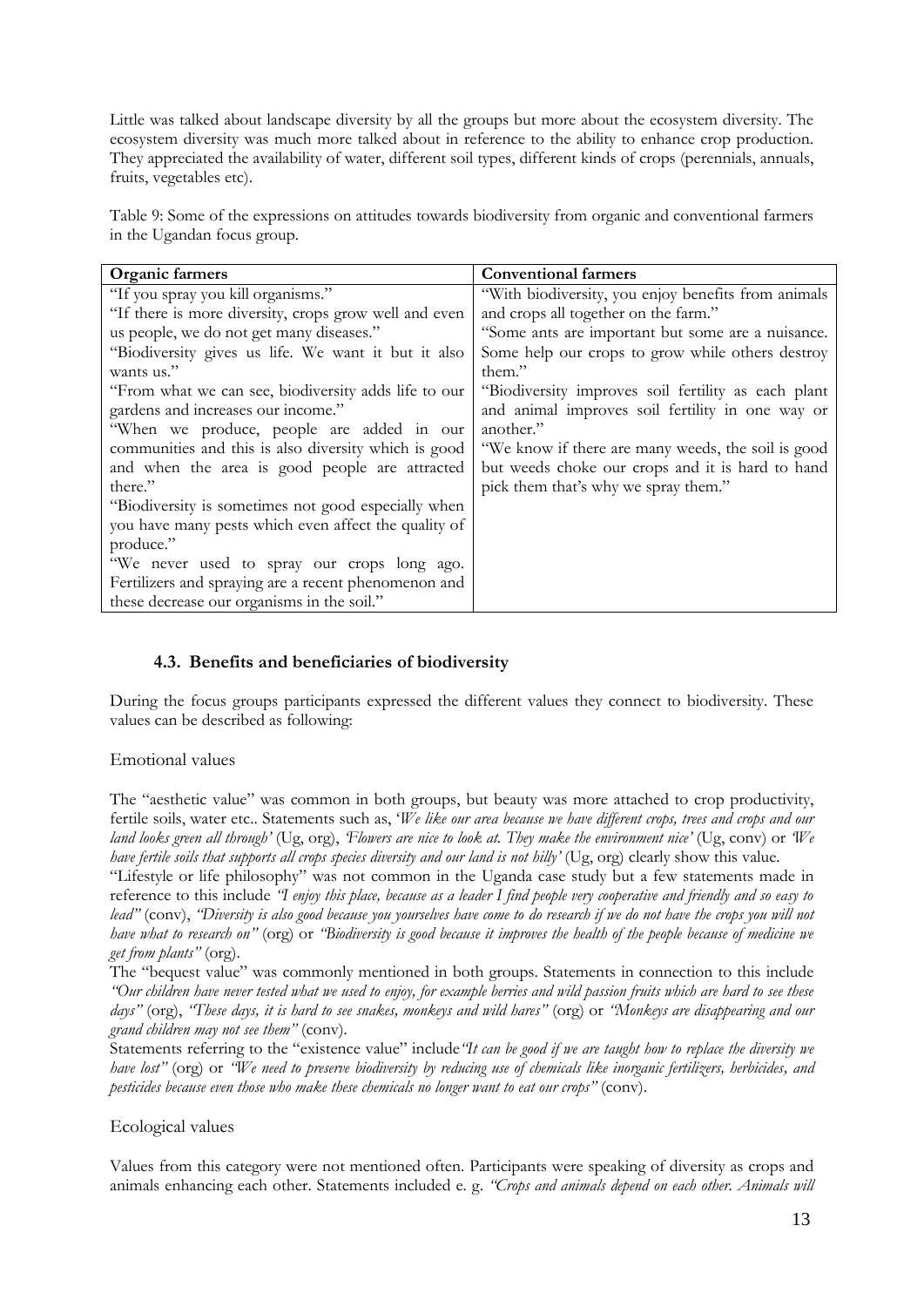*eat plants and plants will get the manure from the animals"* (conv), *"All the organisms big and small need each other to live"* (conv) or *"Ants decompose organic matter which improves soil fertility"* (org).

Economic value

In the Uganda case study, the organic focus group mainly related the economic value to the benefits of farming organically or to having various crop types, which diversifies the household income. With the organic principles of not using fertilizers and chemicals, farmers argued that more diversity is supported and they as well get market for their produce. Another indirect argument on the economic value was the improvement of soil fertility brought about by the numerous fauna and flora which eventually supports crop production and hence increased household income. Tourism was also mentioned as a direct economic benefit of maintaining biodiversity.

The conventional group had limited response on this but they as well pointed out that biodiversity encourages various crops being planted which diversifies the household"s income sources and they as well mentioned that biodiversity improves the soil that supports crop production and thus higher output and incomes. Some statements on this included: *"Biodiversity is good because it brings development as it opens up new markets"*( Ug, org) or *"Biodiversity improves soil fertility as each plant and organism improves soil in one way or another. It also ensures food security as each crop is harvested at different time of the year thus having food all the year round"* (Ug, conv).

Most of the responses pointed to the individual farmers being the beneficiaries of biodiversity. Little was mentioned about its value on the broader community or globalization except the organic group, which mentioned its importance to research.

#### **4.4. How to preserve biodiversity**

<span id="page-14-0"></span>There was good response to this question from both the organic and conventional farmers. They all expressed the need to preserve biodiversity. They recognized that they had lost a number of plant and animal species. It was also pointed out by the conventional group that even when they used the chemicals, they understood that it is not good for biodiversity, as one member commented. However, the discussion clearly indicates that they used chemicals and fertilizers mainly to ease labor but are also troubled by the costs involved.

The quotation *"We need to preserve biodiversity by reducing use of chemicals like inorganic fertilizers, herbicides, and pesticides because even those who make these chemicals no longer want to eat crops on which such chemicals are used"* (Ug, conv) shows that the external forces are important in promoting organic production systems which conventional farmers strongly related to the high biodiversity. In fact, for this group, the trend of the discussion showed that biodiversity meant organic farming. The conventional group related the decline in biodiversity in addition to the use of chemical to burning, wetland reclamation and weather changes (season changes, prolonged drought, floods).

The organic group estimated that diversity could have eclined by as much as 45%. They suggested that there should be no spraying. *"These birds (eaglets) pick ticks from the cows but when cows are sprayed with chemicals, the birds do not come near our cows"* (Ug, org).

They also mentioned particular farm management practices such as mulching, planting hedges and other measures to control soil erosion, conserving wetlands, conserving wild animals, stopping bush burning or charcoal burning. The following statement expresses these thoughts *"Animals run to our wetlands for safety. If we do not conserve them, then the endangered animals will disappear"* (Ug, org).

The organic group gave various measures compared to the conventional group, and also mentioned quite a number of farm management practices which were not mentioned by the conventional group.

## <span id="page-14-1"></span>**5. Conclusion**

The stakeholder involvement differed in depth between the three counties. In all ICPC case study regions farmers appreciated the close involvement in the project and the information on the activities and results. The integration of stakeholders proofed to be valuable to commit farmers to the participation in the project and maybe even to further activities concerning biodiversity. Especially in Uganda, farmers were very enthusiastic about the BioBio work and the focus on biodiversity. The focus group discussions could